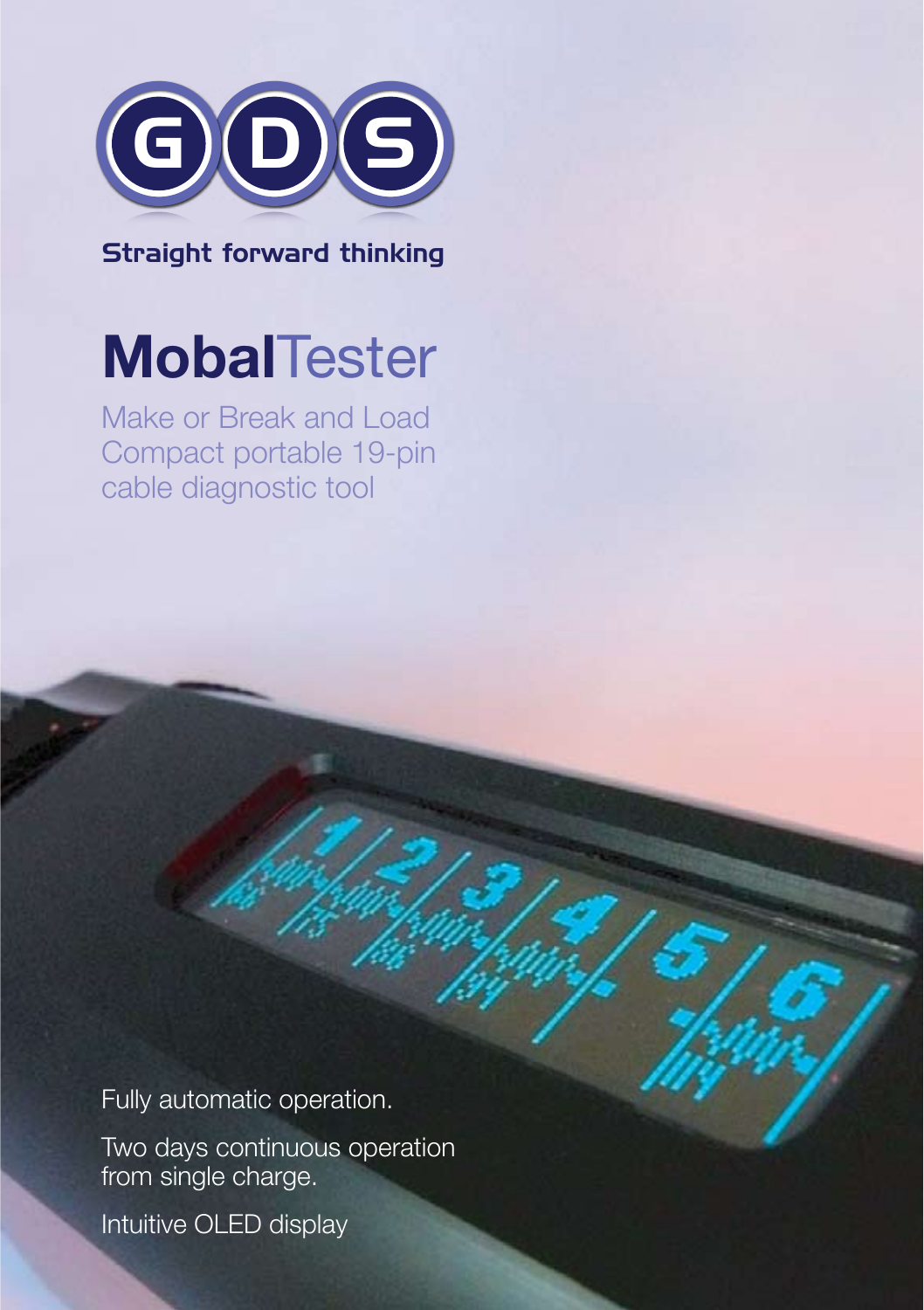# **Mobal**Tester

Make or Break and Load Compact portable 19-pin cable diagnostic tool

## Features

- Fully automatic 19-pin tester for portable or bench use.
- Performs essential tests: - Continuity check of extension cable (in less than 2 seconds). - Load check, identifies lamps present and reads real time resistance
- No buttons or user programming.
- Displays results instantaneously.
- Protected against accidental connection to mains power.
- Use indoors or outdoors.
- Battery Life:
	- Standby mode: 100 days.
	- Operation mode: Two days constant use.

Best Lighting Product 2008



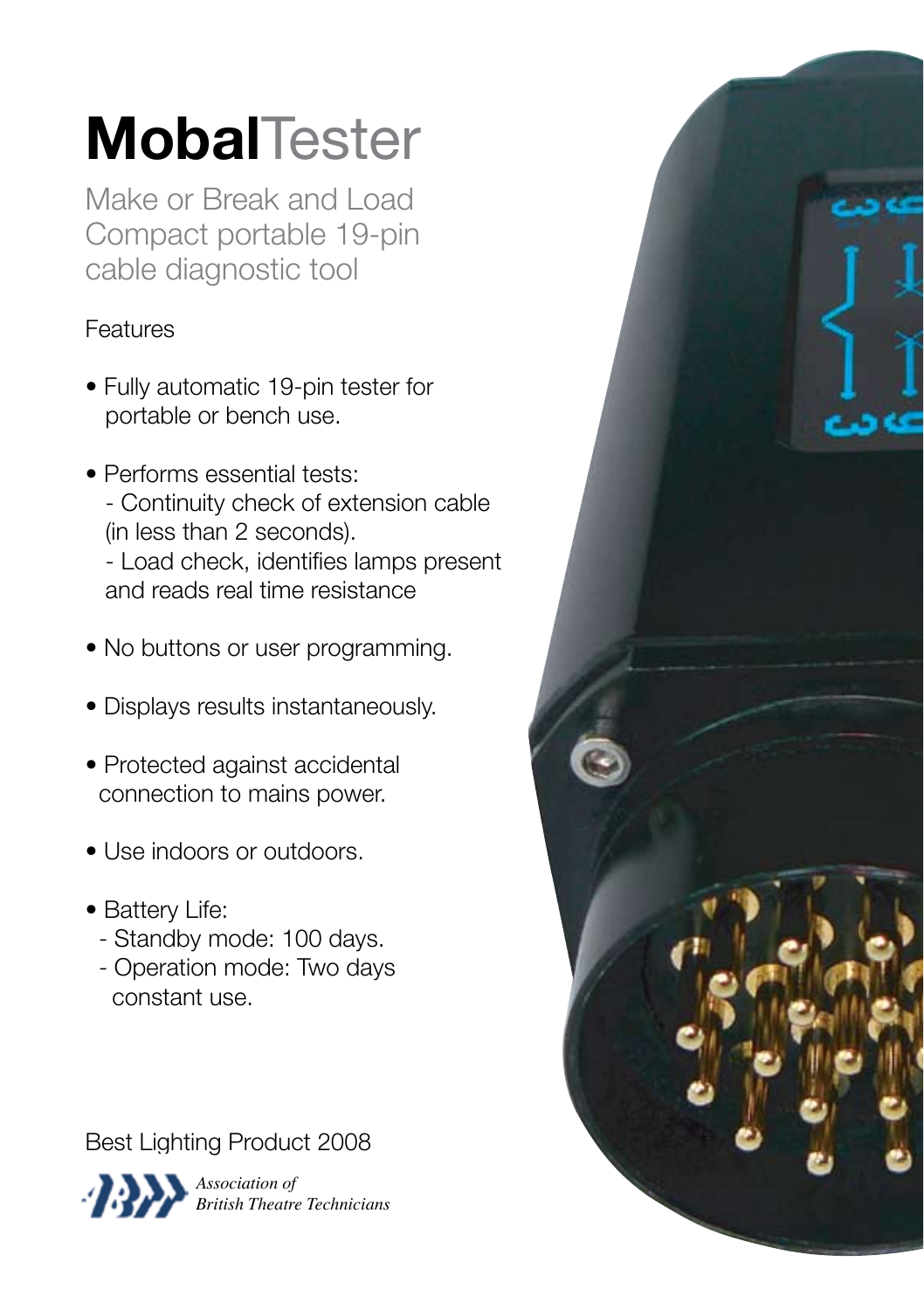

### FREQUENTLY ASKED QUESTIONS

#### What is the MobalTester?

MobalTester is a compact digital weather proof socapex 19 pin cable tester. MobalTester is completely portable, making it ideal for touring or any venue and production work. In addition, it can be bench- mounted for repetitive cable preparation.

MOBAL stands for "Make Or Break And Load," which describes the different tests performed by Mobal

#### How does it work?

Mobal automatically detects which type of test it needs to perform:

Test 1 continuity, pin to pin on extension cables whilst reporting on broken, crossed and bussed earth circuits.

Test 2 load check detecting real time resitance on all 6 circuits. All results are easily read on the illuminating display in a graphical format making it useable in any part of world.

#### Why do i need a Mobal?

Mobal reduces the time to diagnose a fault in situations where every second counts. By performing multiple tests, the technician can check various cables and equipment with a single tester. The technician has a clear indication where the fault lies, saving labour, effort and time.

#### How long does Mobal last in between charges?

Mobal utilises lithium ion technology and as a result will stand by for 100 days and run constantly for 2 days on a single charge.

#### What about safety?

Mobal is fully protected against accidental connection to a dimmer and will safely continue working. It also reduces the risk of having faulty cables in the system prior to connection.

#### Product dimensions